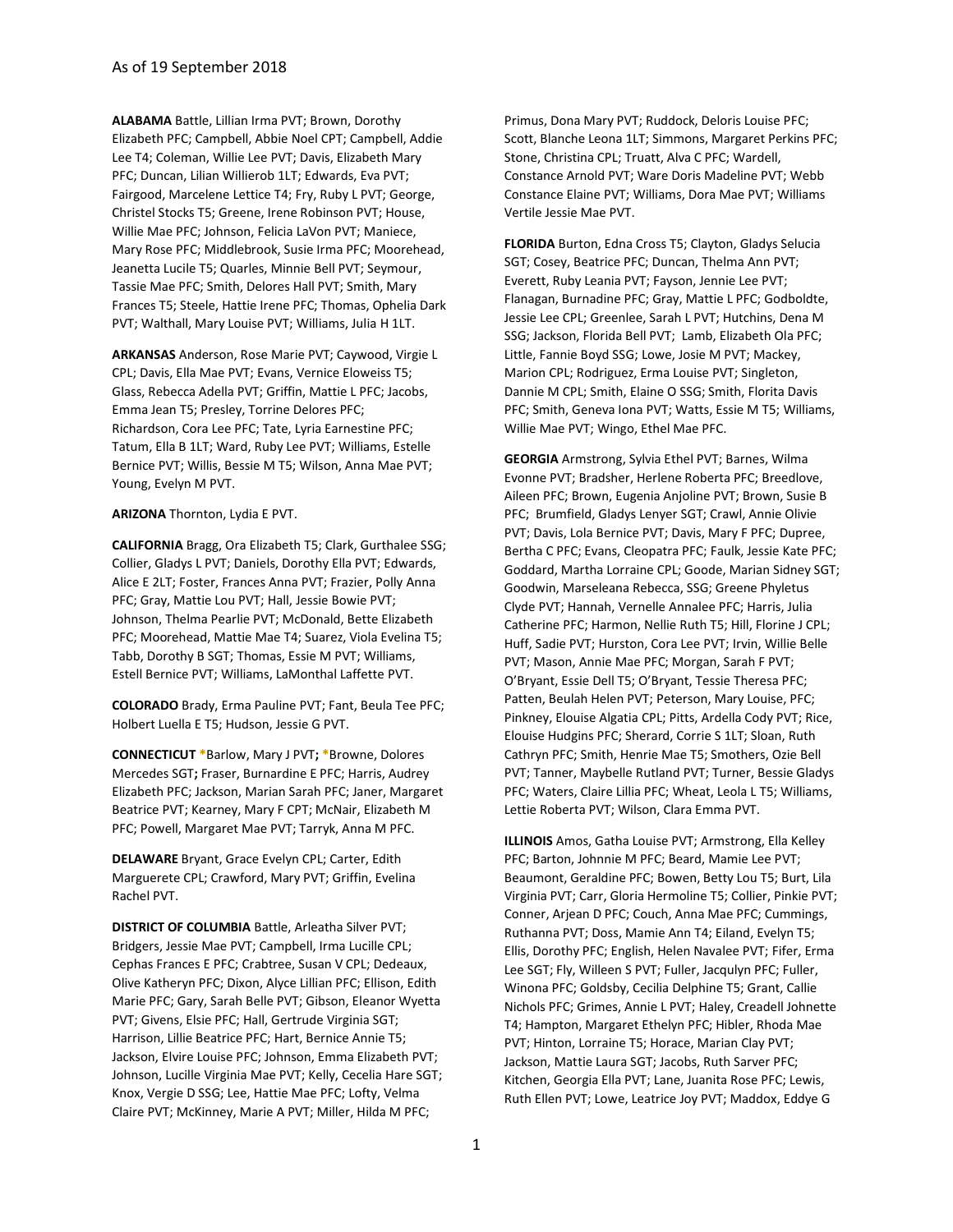CPL; Marsaw, Rosa Lee PVT; McBride, Mary Jean PVT; McDougal, Evelyn PVT; Miller, DeLois George PVT; Moore, Lethelma PFC; Norris, Helen Marie PFC; O'Kelly, Thelma Lee PFC; Parker, Sarah Antoinette PVT; Patterson, Elizabeth M T5; Perkins, Willa Mae PFC; Phibbs, Rhoda PVT; Pitts, Lucia M T4; Porter, Maude Virginia PVT; Radcliff, Florence Lucille PFC; Sales, Margaret Glenn PVT; Samples, Edna Randola PFC; Scott, Dorothy H 1LT; Smith, Mary Jane PVT; Stewart, Gussye Delores 2LT; Trail, Sammye Lee PFC; Vairin, Grace PVT; Washington, Lois M PVT; Whiting, Willie M PFC; Wilson, Mildred J PVT; Yerger, John Evelyn PVT.

**INDIANA** Bivens, Bridget Viola PVT; Butler, Lucille Frances PVT; Cable, Doris M Norrel CPT; Daniels, Bennye Barbara CPL; Dogan, Blanche Wilhelmina CPL; Edmonson, Lula M PVT; Holloway, Mildred PFC Hunter, Alice Tine PVT;; Machlin, Josephine PVT; Maxwell, Doris M PVT; Moore, Hazel D PVT; Tolliver, Cordelia Lucille PFC; Webb, Clara Marie CPL; Whiting, Mary L PVT; Woods, Dolly B PVT.

**IOWA** Craddock, Hazel Evelyn 2LT; Herndon, Geraldine Eunice PFC; Young, Margaret Lydia T4.

**KANSAS** Albert, Bettie Mae PFC; Alvin, Thelma Carol PFC; Anderson, Mabel W PVT; Berry, Tommye Ruth TSGT; Jackson, Dollie Elizabeth PVT; Jones, Mintha PVT; Lowery, Lavinia Cleora PVT; O'Dell, Evelena PFC; Patton, Golda Lee T5; Simmons, Rosalie Adelaide PFC; Smith, Bettie Jeanne SGT; Tapp, Alonda Rose PVT; Underwood, Bernice Nelly PVT; Washington, Hazel Leona T5; Wilson, CecilIone PVT.

**KENTUCKY** Adams, Henrietta G T5; Blythe, Jennetta Schooler CPL; Brock, Emma H PFC; Chambers, Effie PVT; Coleman, Alberta CPL; Cox, Venus B PVT; Cross, Minnie Grace PFC; Gill, Marilyn E T4; Hammond, Ruth Henrielle CPL; Harris, Norene SSG; Hayden, Vivian G PFC; Jackson, Julia M PVT; Longmire, Sara Elizabeth PFC; Marshall, Grant Esther PVT; Miller, Evelyn Eva PVT; Nelson, Carrie Ethel PFC; Ricketts, Adele PFC; Saunders, Nettie Mae PVT.

**LOUISIANA** Alexander, Lubertha M PVT; Batiste, Annetta A T4; Bell, Theresa Mae CPL; Carter, Bessie Mae PFC; Charlot, Marie Dora T5; Chestang, Margie Antoinette PVT; Duncan, Liddie Mae SGT; Dunn, Althea Ceronica PFC; Ellis, Margaret G PVT; Green, Dorothy D PVT; Harris, Hattie Jane PVT; Jewett, Willie Mae CPL; Johnson, Martha Lee T5; Jones, Lucille Muril PVT; Landry, Catherine G 1LT; Lawson, Annie Mae T5; LeBeau, ElFreda St Anne 2LT; McClain, Mary PFC; McCullum, Charlotte M CPL; Moore, Marion Mildred PFC; Morrison, Almeta Phelice PFC; Moses, Annie L PFC; Niblet, Normal PFC; O'Gilvie, Gladys B PVT; Pickett, Frances Elizabeth CPL; Simmons, Annette W T5; Talbert, Manthie Robbie PFC; Washington, Malinda Ann PFC; Wearey, Shirley Hertiesine T5; White, Velma Lawhorn T5.

**MARYLAND** Barnes, Agnes E PVT; Elzie, Vivian N 2LT; Jackson, Mary Rebecca CPL; Jones, Laura Mae PVT; Matthews, Vashti Murphy PFC; Moore, Annie Beulah PVT; Nailor, Mary Catherine PVT; Noisette, Emily Olive PFC; Parker, Thelma Alice PVT; Philyaw, Ethel; Pollard, Hortense PFC; Pollitt, Lucy Geraldine PVT; Sydnor, Gloria A PVT; Tate, Catherine L PVT; Taylor, Gloria Phenryne PVT; Whyte, Grace Margaret PVT; Wilkins, Annie B PVT; Wilson, Eleanor Ann PVT; Young, Vivian Winifred SGT.

**MASSACHUSETTS** Bias, Laura Amelia PFC; Carrington, Beverly Winifred T5; Carter, Mildred Ellen Davenport CPT; Clark, Enid Ernestine PFC; Dailey, Dorothy Senara PFC; Hernandez, Elizabeth Constance Muriel CPL; McNeeley, Eloise B PVT; Moody, Mary Elizabeth T5; Oliver, Elsie Jeannetta PFC.

**MICHIGAN** Braceful, Annie Lee T5; Brown, Edna L SSG; Collins, Arthurine PVT; Cherry, Willia G 1LT; Dupree, Mildred Virginia 1LT; Gaines, Rosetta PVT; Grinter, Annie K PVT; Hairston, Maetris Lee PVT; Hester, Bernice PVT; Hudgins, Madelyn Lou CPL; Johnson, Philista PFC; King, Adella PVT; Mathis, Celestine PVT; Richardson, Bettye Jean PVT; Taylor, Maude PVT; Thomas, Gladys Odessa PFC; Ussery, Lucy June PVT; Wade, Ruth Verena T4; Woodward, Levonia T5.

**MINNESOTA** Huggar, Bernice Eunice PFC; Lane, Virginia Marcelline CPL; Smith, Vernie Mae SGT; Wallace, Elnora Alta PVT.

**MISSISSIPPI** Abram, Leona PVT; Bruce, Louise Rita PFC; Cleggett, Lola Irene PVT; Easterling, Sophia E PFC; Fletcher, Edna Allyne PFC; Foster, Bessie Alice T5; Grace, Flora CPL; Griffin, Isabel J PVT; Harding, Adlease PVT; Haskin, Mabel Lucille PFC; Johnson, Olivia PVT; Lackey, Minnie Pearl T4; Montgomery, Mildred Fredonia T5; Paige, Doris Louise T5; Reed, Annie Proctor SGT; Saddler, Gertie Marie PFC; Sibbie, Minnie Smith PFC; Smith, Pettie Mae SGT; Thomas, Essie Mae PVT; Wimberly, Annie Lee PFC;

**MISSOURI** Cox, Dorothy T5; Hill, Violet W 1LT; Jackson, Anna M PFC; McKell, Pearline CPL; Scales, Florence Verlillan T4; Simmons, Helen Sheron PFC; Taylor, Odessa CPL; Threadgill, Hazel E PFC; Tivis, Georgia Evan T5; Weddle, Theada G T5.

**MONTANA** Williams, Genevieve Hanna PVT.

**NEBRASKA** Smith, Evelena Odell PFC;

**NEVADA** Bradley, Alberta Ora CPL; Nevels, Mable Virginia CPL.

**NEW HAMPSHIRE** Moore, Doris PVT.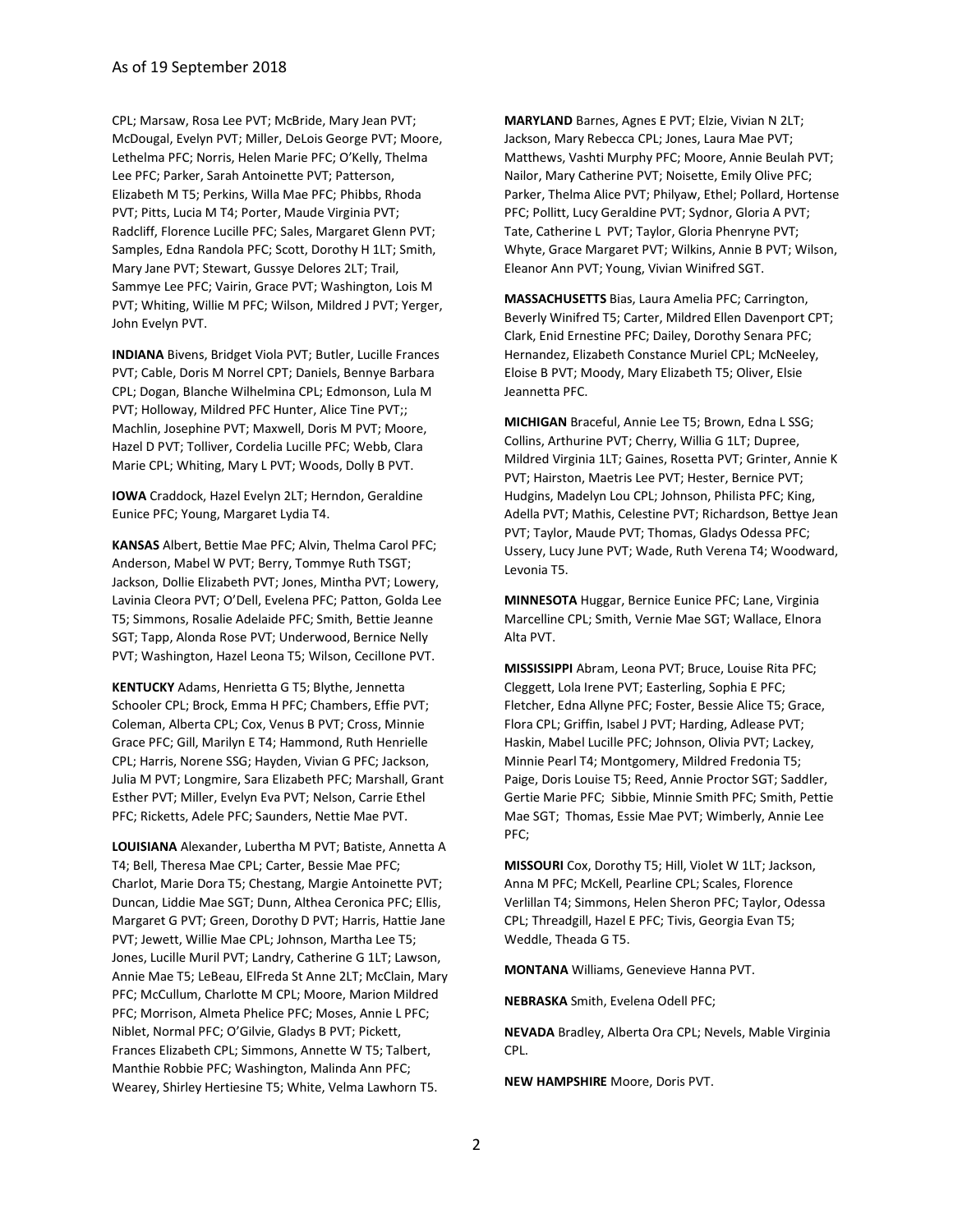**NEW JERSEY** Arkward, Velma Jerome PFC; Avant, Gladys Beatrice PFC; Axam, Bernice S PVT; Birkhead, Dorothy Dale PVT; Boatright, Willamae PVT; Butterfield, Lillian A SGT; Debman, Gladys Eva PFC; Dinkins, Daisy Bell CPL; Gillis, Sylvia PVT; Givens, Hester PFC; Holley, Ada W PVT; Johnson, Johnita Alyse PVT; Johnson, Lillian Willene CPL; Johnston, Dolores Maime PVT; Linzey, Edith Marguerite T4; McMillan, Vermeil Elmira PFC; Miller, Doretha PVT; Moore, Queen Esther CPL; Morton, Georgiana T5; Murray, Edith Frances PVT; Smith, Caroline Elizabeth PVT; Suggs, Marjorie Randolph TSGT; Terry, Estelle PVT; Turner, Catherine E PVT; VanOrkey, Marion PVT; Williams, Breda Violet PVT; Withers, Hearther Riley PFC; Wray, Lauretta CPL.

**NEW YORK** Amis, Margie L PFC; Anderson, Joyce G PVT; Anderson, Margaret Francis PFC; Armistead, Edith Jane PVT; Augustine, Bernice A CPL; Banks, Dorothy Elizabeth PVT; **\***Bankston, Mary Hortensa PFC; Bartlett, Dorothy Agnes PVT; Bell, Adelina Harris T5; Blackett, Clarice E PVT; Blake, Virginia A PVT; Braddock, Doris Elnora CPL; Branch, Phyllis Louise PFC; Brown, Marjorie CPL; Bryant, Theodora D CPL; Cabbell, Lillian PFC; Canty, Marcella Lee PFC; Carter, Gladys Schuster PVT; Coleman, Madeline A T5; Collins, Carmew Ismary Hyacinth PVT; Cumberbatch, Pearl Ethlene PVT; Daniels, Ruth Elizabeth PFC; Daniels, Cleopatra Vivian SGT; Deane, Gwendolyn Clark PVT; DeFreese, Emma Scott PVT; Douglas, Harriett Elaine PFC; Douglas, Izetta M PVT; Downing, Lular Rachel PVT; Ebo, Mary Aleese SGT; Fairweather, Amy Mary PVT; Ferguson, Rebecca Beatrice PVT; Finch, Ermantrude PVT; Flatts, Frances E 2LT; Fray, Evelyn Louise PFC; Garcia, Crescencia PVT; Garrett, Mattie E T3; Gillisslee, Marie Birdell PFC; Grant, Bernice M PFC; Greene, Mary Elizabeth PFC; Griffin, Fannie A 1LT; Hall, Dolly Floyd PFC; Heyward, Louise Susan CPL; Hunt, Indiana PVT; Isaac, Elvena E PVT; Jackson, Edna L CPL; James, Ruth Elmah PVT; Jeffrey, Evangeline Gertrude PFC; Jennings, Ada Louise CPL; Johnson, Aleese Eileen PFC; Johnson, Lauretta PVT; Jones, Lillian Vera PFC; Jones, Louise Bromfield PVT; Jordan, Mercedes Antoinette 2LT; King, Sybil Muriel PVT; Lee, William Henrietta PVT; Lounds, Dorothy Elizabeth PVT; Loving, Ethel Christina T4; Lozi, Evelyn Bernice PFC; Lynch, Fannie E TEC5; Marshall, Gertrude W Martin SGT; Martin, Evelyn Clarisse T4; Mays, Emily Cynthia PFC; Mays, Ruth Michael PVT; McRae, Geneva T5; McRae, Ina SSG; McWhorter, Jetta Mae CPL; Meyers, Audrey PVT; Mitcherson, Katherine A PVT; Moore, Norma Katherine PFC; Morris Beatrice Rosetta PFC; Nowell, Vivian A PVT; Owens Lucie C CPL; Palmer Theodora Porcher PFC; Powell Josephine PVT; Reed, Evelyn PFC; Reeves, Earlene June PFC; Reid, Louise Almenta CPL; Rhoden, Myrtle A T5; Richardson Doris S T5; Riddick, Velma Ann T5; Robinson, Beulah E T5; Rose, Gertrude Louise SSG; Sanders, Edna Bernice T5; Schuster, Benita Franklin PVT; Sherman, Frances Cleo PVT; Showell, Lillian

Viola PFC; Smith, Callie Katrina CPL; Stewart, Doris Elizabeth T5; Stone, Rose PVT; Studdard, Naomi PFC: Swantner, Blanche V PFC; Talbert, Fannie Louise T5; Tankard, Nispa Victoria PVT; Thomas, Bernice SGT; Toolsie, Edna PVT; Walker, Mary Elizabeth T5; Watts, Norma L PVT; Williams, Sara E PVT; Wood, Helen M PFC; Young, Dorothy Gloria PVT.

**NORTH CAROLINA** Alexander, Sallie B PFC; Barker, Elizabeth B PFC; Brake, Odessa Alice PVT; Butler, Davetter PVT; Conrad, Charlet Lillian PVT; Dunn, Millie L T5; Gaddy, Ruth Lillian PFC; Glenn, Virginia Louise PVT; Gray, Frances Myrtle PVT; Hall, Esther DeLois CPL; Hayes, Vernese Virgina PFC; Hinton, Catherine Rosander PVT; Houston, Lucile M PFC; Jenkins, Emma L PVT; Johnson, Anne Leach SGT; Jones, Nannie Pearl PVT; Latta, Maggie Ada T4; Ledbetter, Theopia Louise PVT; Mills, Lottie S T5; Smith, Fannie Clarine PVT; Stroud, Inez Naomi CPL; Sutton, Effie Clark PFC; Taylor, Sarah G PFC; Terry; Annie Lee PVT; Whitley, Artelya PFC.

**OHIO** Armstrong, Katherine S PVT; Auls, Nevella T5; Barnes, Margaret Ellen 1LT; Bennett, Pearl L PVT; Bolden, Katherine S PVT; Boyce, Hattie PFC; Braxton, Claudia Drucilla PVT; Brown, Vivian Mae PFC; Bryers, Louise Ellene PFC; Bybee, Anna L PVT; Crockett, Maxine Amelia PVT; Cruse, Gertrude Elizabeth T5; Daniels, Mary Margaret T5; Dawson, Effie Vena PFC; DeWitt, Elizabeth Joyce CPL; Edwards, Carroll M PVT; Fitzsimmons, Vivian PFC; Gates, Mildred Rebecca PFC; Garner, Irene H. PFC; Gatliff, Dorothy M PVT; Grooms, Zella H PVT; Harrison, Vera A CPT; Harshaw, Allie Gearldyn PVT; Hayes, Velma Paulene T5; Henderson, Bernice Gaines 1LT; Jefferson, Ruth Elizabeth CPL; Johnson, Catherine Caroline T5; Johnson, Eunice Lee PVT; Johnson, Tommie Mae PVT; Lottier, Ruth Lucille T5; McCloud, Ira Mae Harris PVT; McClure, Clara Jewett Johnson PVT; Metoyer, Katherine Secina PVT; Minter, Alma Gladys T4; Norman, Hazel PFC; Oliver, Azalia PFC; Petway, Moniesah PVT; Prestwood, Duray Mae PFC; Queen, Dorothy PVT; Ringer, Dorothy Mae PFC; Robinson, Bessie Lee T4; Rookard, Tommie Lon PVT; Rozier, Mary Elizabeth PFC; Russell, Hazel Marie T5; Scott, Bernyce Quinette SGT; Singleton, Virginia Ann PFC; ; Smith, Alberta Myke SSG; Smith, Darnela Bernice PVT; Smith, Doris Josephine PVT; Smith, Rubye Marie PVT; Smith, Thelma T5; Solomon, Bertha Mae PVT; Tabb, Sarah Lee PFC; Turner, Dorothy Eurgenia PFC; Usher, Louise Rachel PVT; Warden, Laura Frazier PVT; Washington, Alberta Dorothy PFC; Wyatt, Ruth Lelan SGT.

**OKLAHOMA** Albretton, Blanche PVT; Brown, Izona J PVT; Brown, Opal Doris PFC; Colbert, Elizabeth Jean PFC; Jackson, Ethel Mae PVT; Jackson, Jewell Lorraine CPL; Lee, Theodosia Ernestine PFC; Loggins, Leatha Mae PVT; McClenton, Maggie M PFC; Morrow, Irene PVT; Rowland,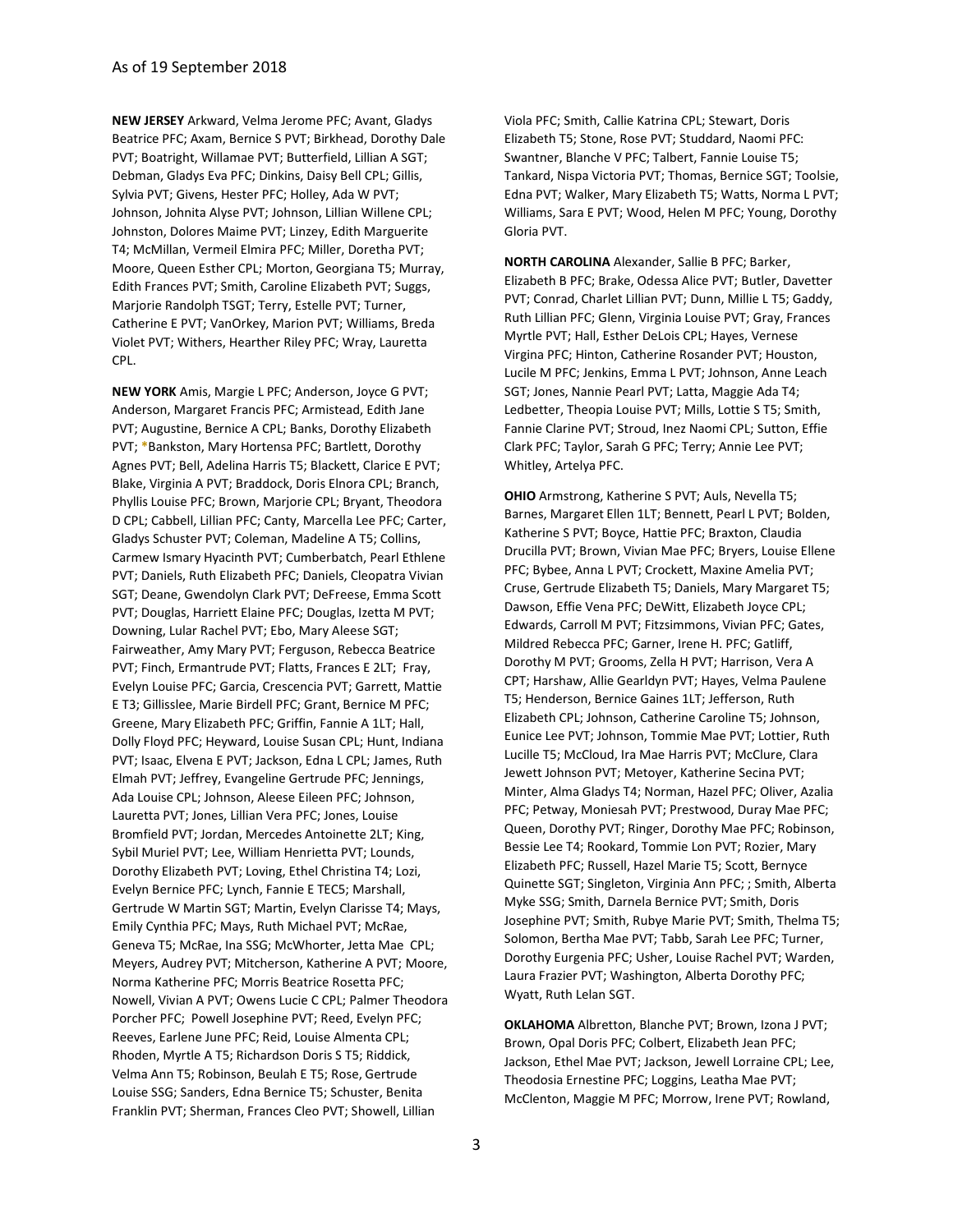Guthrie H PVT; Smith, Anjenettie PVT; Sneed, Mabel F PVT; Stokenberry, Trenna J PVT; Tillman, Birdie SSG; Williams, Allie E T5; Zeigler, Edna Mae T5.

**PENNSYLVANIA** Anderson, Love Peace CPL; Artist, Mary A PFC; Balls, Louisa PVT; Bastin, Edna PVT; Bell, Lena Derriecott CPL; Berry, Carolyn Morse PVT; Brooks, Lucille McGhee CPL; Brown, Gladys Williams PVT; Bugg, Vyvyanne Elmore PFC; Cartwright, Charlotte PVT; Charles, Alice Serena PFC; Collins, Florence A PVT; Cornwell, Elizabeth H PFC; Crews, Frances Vernon PVT; Crump, Catherine Jane PVT; Dabney, Violet PFC; Daniel, Rhoda A SGT; Dannals, Elsie Alverna PFC; Davenport, Naomi PFC; Davis, Ursula Virginia PVT; Dean, Freda Mae PVT; Dean, Ruth Naomi PVT; Demby, Addie Mae PFC; Elzie, Marian M PFC; Evans, Adele PVT; Ewings, Ophelia Mae PFC; Faulk, Ermayne Sanata PVT; Ferguson Alvia PVT; Ford, Alice Olivia PVT; Glover, Arena Theresa T5; Gould, Helen Vivian T5; Gray, Dolores Carolyn SGT; Green, Thelma Vivian PVT; Griggs, Hilda Parthenia PVT; Grundy, Marian Rosalie PFC; Harris, Rosa Mae SGT; Ingold, Thelma Blanche PVT; Jackson, Willie Marie PVT; Jacobs, Isofine PVT; Johnson, Bebe C PVT; Johnson, Hessie PFC; Jones, Elaine Viola T5; Jordan, Frances C PFC; King, Catherine Alice SGT; LeSueuer, Evelyn C PFC; Lewis, Bernice F PFC; Long, Phyllis Gray PVT; Lucas, Grace Elizabeth PFC; Lucas, Willma Henrietta PVT; Marsett, Berenice Elisabeth PVT; McNeal, Julia PFC; Monroe, Mary Priscilla T5; Moraney, Elizabeth PVT; Patillo, Stella E SGT; Perry, Lillie PVT; Perry, Nazimova Lee PVT; Philpot, Alma Marjorie CPL; Pinkett, Helen Lee PVT; Purdy, Thelma Elizabeth PFC; Reid, Dorothy Louise PFC; Rich, Julia A 2LT; Robinson, Aleese Juanita PFC; Rodgers, Juanita Gertrude PFC; Smith, Alice Hester PVT; Stewart, Naomi Virginia PVT; Stovall, Janyce Lee PFC; Stribbling, Helen DeVon CPL; Sullivan, Eleanor Frances PVT; Townsend, Margoit Michele PVT; Warfield, Cornelia Dolores PVT; Williams, Dorothy Elizabeth T5; Williams, Eunice Viola SSG; Willis, Alberta Clarteen PVT; Wilson, Emma M PFC; Wilson, Ruby Mae PVT; Wood, Hilda E PFC; Wright, Catherine PVT; Young, Mary Purnell PVT.

## **RHODE ISLAND** Resse, Annie Mae PVT.

**SOUTH CAROLINA** Adams, Charity Edna MAJ; Bacote, Alva B PFC; Balloon, Lucile M PVT; Hairston, Lucille Miller PFC; Holmes, Wilhelmina Lorenza PVT; Jackson, Hazel Stanford PFC; Jackson, Novella Ernestine PFC; Lipscomb, Ruby L PFC; Mazyck, Vivian Alice SGT; Poole, Carolyn Blondell PVT; Smalls, Ann E PFC; Taylor, Ermene Elizabeth PFC; Turner, Jennie Ruth CPL.

**TENNESSEE** Allen, Luvenia T5; Baker, Myrtle PFC; Barksdale, Crinnia Mae PFC; Boggues, Ruth Elizabeth PVT; Burrell, Annie E PFC; Dailey, Gladys Sylvertla PVT; Howard, Lima Justine PVT; League, Ilda Ruth PVT; Madison, Cora

DeVerne PVT; Martin, Mary Margurite PVT; Ross, Mary L PFC.

**TEXAS** Allen, Hazel PFC; Booker, Bessie PVT; Boyd, Erma Pauline PVT; Brown, Ruth Verjil T5; Chinn, Freddie William PFC; Cole, Florence Marie T5; Ellis, Marguerite J PFC; Goodloe, Juanita SSG; Harris, Ira Mae PVT; Hill, Mary Louise PFC; Hooper, Mildred Lois PFC; Hopkins, Pauline Lewis PFC; Howard, Dorothy Lee CPL; Hughes, Ernestine Elizabeth T5; Jackson, Ella Mae PFC; Lawrence, Jerrell SSG; Lee, Catherine PFC; Lewis, Lucille SGT; McClung, Ruby Lee SGT; McKnight, Martha Anna PVT; Mills, Ophelia PFC; Minor, Helen Beatrice PFC; Nelson, Catherine Louise SGT; O'Brien, Ruby M SGT; O'Riley, Essie Oralea PFC; Ortiz, Mablyne T5; Pate, Kate PFC; Penn, Essie Lee PVT; Peterson, Mildred Elizabeth PVT; Powell, Calonia V 2LT; Rettig, Jewell T5; Revernal, Minerva Loraine PVT; Richards Eddie, T PVT; Richardson Winnie, B PFC; Roberts, Onnie Lois PFC; Robey, Florida Elizabeth T4; Smith, Erma L PFC; Smith, Lucille PFC; Stuart, Rose T4; Taylor, Millie Mary PVT; Walton, Johnnie Mae CPL; Wright, Myrtle Elizabeth PFC; Zenon, Mable Jeannette PVT.

**VIRGINIA** Akers, Amelia T5; Allen, Dorothy Elizabeth PFC; Allen, Earnestine Ada PVT; Allison, Alice Mae T4; Barbour, Margaret Francis PFC; Bowden, Kitty Cornelia PFC; Buster, Mary Emira SGT; Bratcher, Lillie G PFC; Brown, Catherine G SGT; Carr, Irene V CPL; Chappell, Frances PVT; Coleman, Mary Minkins PVT; Davis, Eula Gray PVT; Diggs, Rosa Gertrude PFC; Drummond, Martha A CPL; Edwards, Bertie Marie 2LT; Evans, Isabella P SSG; Finley, Annie Turner PFC; Galloway, Phyllis Inez PVT; Garrison, Anne B PVT; Gaskill, Edith F PFC; Hairston, Marie M T5; Henderson, Helen Ernestine PFC; Holmes, Helen R T5; Hutchins, Dorothy Elizabeth T5; Jackson, Dorothy Mae PFC; Jefferson, Frances Gertrude T5; Jennings, Hazel C CPL; Johnson, Romay C PVT; Jones, Leona Virginia PVT; Lawrence, Marian Elizabeth SGT; Lee, Katherine T5; Lewis, Mamie Lessie PFC; Marshall, Genevieve PVT; Medley, Mary Nannie T5; Mitchell, Myke A PVT; Moore, Elizabeth Christina CPL; Moton, Jennie Dee CPL; Penny, Louise Tyler SGT; Pleasants, Annie Lucille PVT; Riddick, Ruth V CPL; Ross, Louise Virginia PVT; Ruffin, Grace Lee PFC; Scott, Antoinette Lillian PVT; Sessoms, Gertrude CPL; Smith, Myke A. Mitchell PVT; Stokes, Aubrey Annette 2LT; Tonkins, Vashti B 1LT; Wilson, Marcell Booker SGT.

**WEST VIRGINIA** Cawthorne, Anlethea Mollie PFC; Ferguson, Jane Elizabeth PFC; Ford, Lorener F CPL; Gammon, Mamie PVT; Jackson, Dorothy Delilah PVT; Martin, Frances PVT; Martin, Jeanette Belle T5; Miller, Phoebe Elaine PVT; Poindexter, Lucille A PFC; Saunders, Lerah N SGT; Simon, Clara Belle PVT Smith, Sallie M SGT; Thomas, Amanda F SSG; Watkins, Leila Mae PFC; Watkins, Virginia Powell PFC; Wells, Ester R PFC;